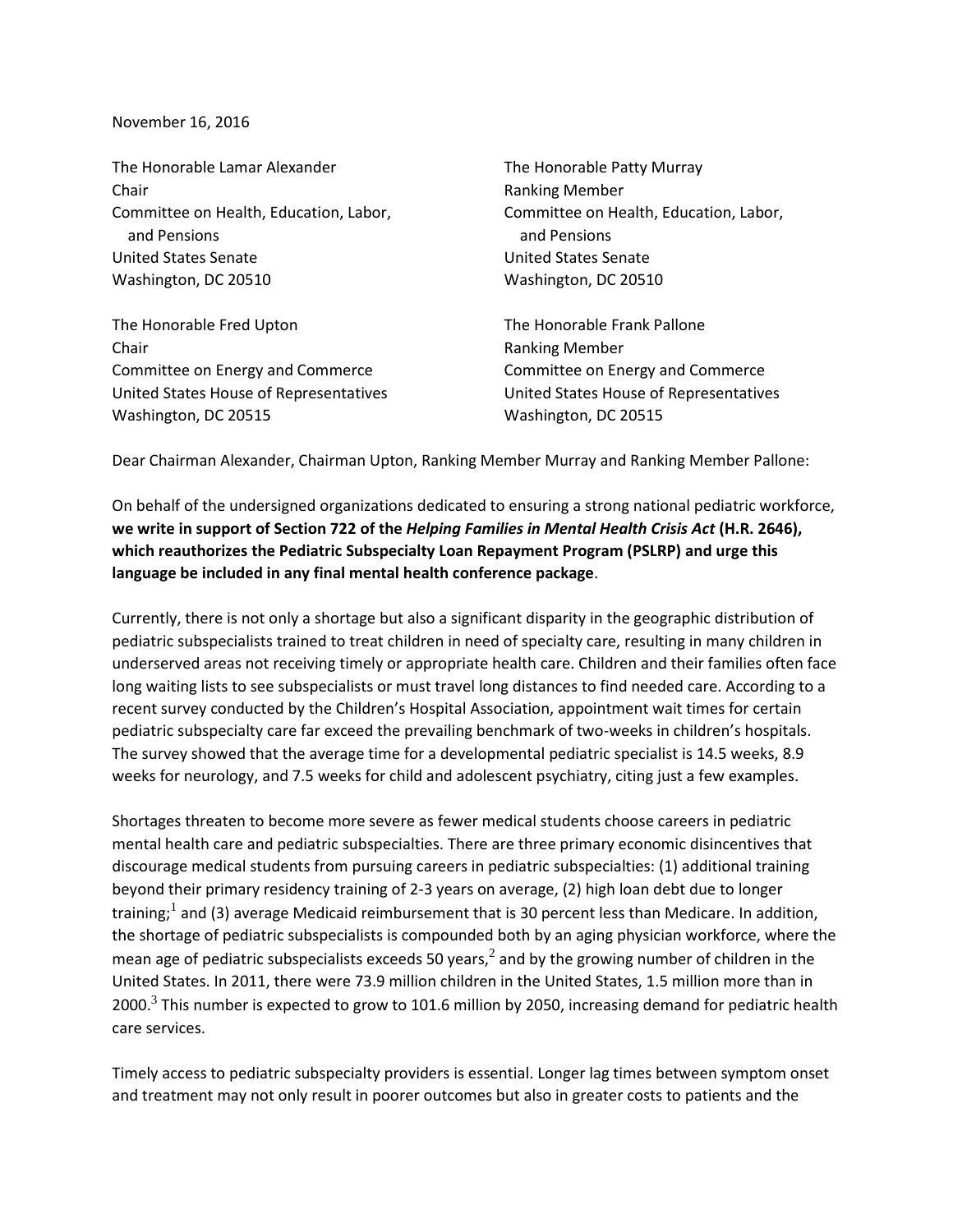health care system. The PSLRP will help ameliorate shortages by providing a financial incentive for providers to choose careers in pediatric mental health and pediatric subspecialties. Eligible participants must agree to work full-time for not less than two years in a pediatric medical subspecialty, a pediatric surgical specialty, or in child and adolescent mental and behavioral health in an underserved area. In return, the program will pay up to \$35,000 in loan repayment for each year of service, for a maximum of three years. Funding the PSLRP will be an important step forward in improving children's access to needed subspecialists, but fully addressing pediatric subspecialty shortages will require a multifaceted approach. The undersigned organizations also support the Ensuring Children's Access to Specialty Care Act (H.R. 1859/S. 2782), which would allow pediatric subspecialists to qualify for loan repayment in the National Health Service Corps.

**As you deliberate a final mental health package this Congress, we urge that you include Section 722 of H.R. 2646 to reauthorize the PSLRP** to ensure that children across the nation have access to the crucial mental health and subspecialty care needed for them to thrive.

Thank you for your dedication to the health and well-being of children. We look forward to working with you to reauthorize this important program.

Sincerely,

AANS/CNS Joint Section on Pediatric Neurosurgery Academic Pediatric Association American Academy of Allergy, Asthma & Immunology American Academy of Dermatology Association American Academy of Neurology American Academy of Pediatrics American Association for Pediatric Ophthalmology and Strabismus American Association of Child & Adolescent Psychiatry American Association of Neurological Surgeons (AANS) American Association of Orthopaedic Surgeons American College of Cardiology American College of Medical Genetics and Genomics American College of Rheumatology American College of Surgeons American Osteopathic Association American Pediatric Society American Pediatric Surgical Association American Society of Pediatric Hematology/Oncology American Society of Pediatric Nephrology American Society of Pediatric Neurosurgeons American Society of Pediatric Otolaryngology American Thoracic Society Arthritis Foundation Association of Maternal & Child Health Programs